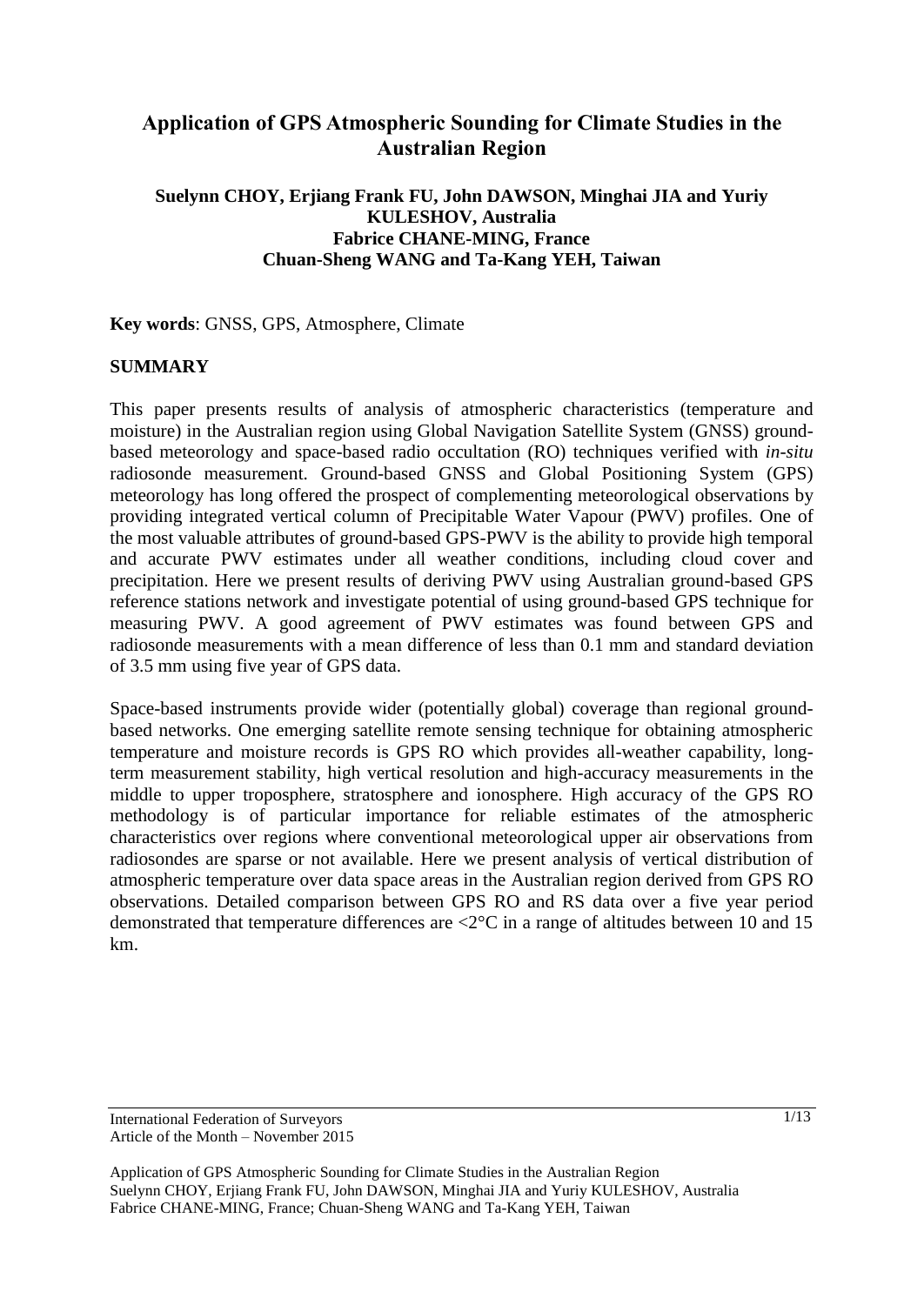# **Application of GPS Atmospheric Sounding for Climate Studies in the Australian Region**

## **Suelynn CHOY, Erjiang Frank FU, John DAWSON, Minghai JIA and Yuriy KULESHOV, Australia Fabrice CHANE-MING, France Chuan-Sheng WANG and Ta-Kang YEH, Taiwan**

#### **1. INTRODUCTION**

Conventional observations of atmospheric characteristics (temperature and water vapour) are collected daily at thousands of meteorological stations around the world, to be used for weather analysis and forecasting. Subsequent statistical analysis of the archived data over long-term period (decades and longer) allows derivation of plausible conclusions about climate (average state of weather) based on instrumental records obtained at ground-based and upper air meteorological stations. Conventional observations are well established and archives of meteorological variables recorded at many stations worldwide go back for more than a century. Such continuity of records is crucial for climate research, detection of historical trends in the variables etc. However, conventional records are restricted to locations of meteorological stations.

In modern time, data obtained by optical, infrared, radio- and micro-wave remote sensing instruments revolutionised atmospheric research as they provide potentially global coverage and consequently improved access to areas which have limited number of meteorological stations (data sparse areas). Remote sensing data complement conventional observations and are widely used today in numerical weather prediction, for climate monitoring and analysis adding value to and improving skill of weather forecasts, accuracy of trend analysis of meteorological variables etc (Bennitt and Jupp, 2012, Boniface et al., 2009, Means and Cayan, 2013, Yan et al., 2009). It is of particular importance for meteorological and climatological applications in the Southern Hemisphere where observation stations are much less in numbers than in the Northern Hemisphere.

Global Satellite Navigation Systems (GNSS) such as the U.S. Global Positioning System (GPS) technology has evolved and emerged as a powerful atmospheric remote sensing tool for providing accurate observations of atmospheric parameters. In this paper, we present results of analysis of atmospheric characteristics in the Australian region using the data obtained by ground- and space-based techniques, which utilise radio signals of GPS. Rather than competing, these two techniques are complementary.

Atmospheric water vapour is a critical component of the greenhouse effect and plays a significant role in the global climate system. The knowledge of the long-term spatial and temporal variability of water vapour is vital for understanding climate change. Ground-based GPS has long offered the prospect of complementing meteorological observations by providing integrated vertical column of Precipitable Water Vapour (PWV) estimates. One of the most valuable attributes of ground-based GPS meteorology technique is the ability to

International Federation of Surveyors Article of the Month – November 2015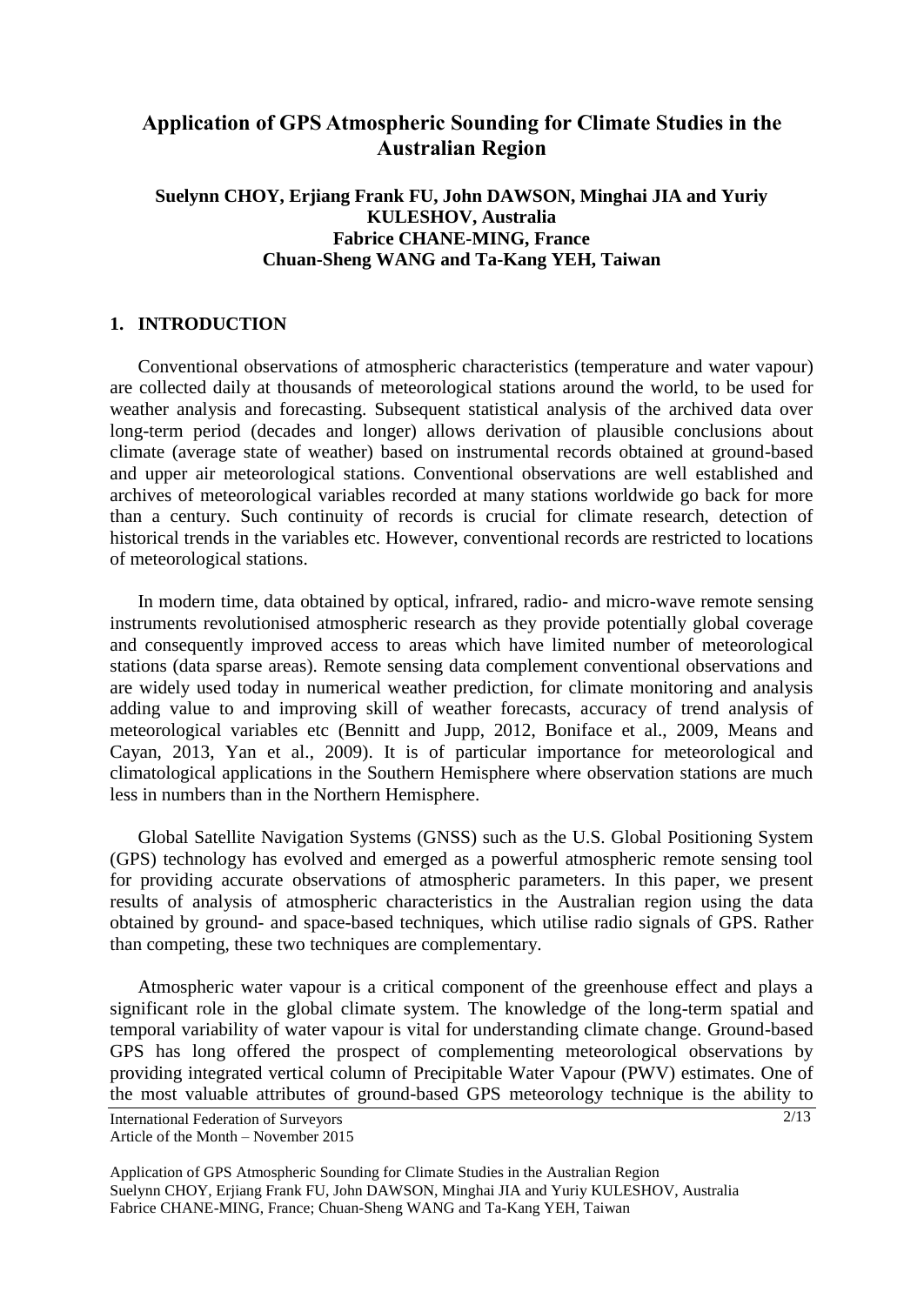provide high temporal and accurate PWV estimates under all weather conditions, including cloud cover and precipitation. Here we present results of PWV estimates using data from the Australian ground-based GPS reference stations network to investigate the prospect of using ground-based GPS meteorology technique for monitoring PWV trends.

Space-based instruments provide even wider (potentially global) coverage than regional ground-based networks. One emerging satellite remote sensing technique for obtaining atmospheric temperature and moisture records is GPS radio occultation (RO) which provides all-weather capability, long-term measurement stability, high vertical resolution and highaccuracy measurements in the middle to upper troposphere, stratosphere and ionosphere (Heise et al., 2008, Liou et al., 2007, Pavelyev et al., 2013). High accuracy of the GPS RO methodology is of particular importance for reliable estimates of the atmospheric characteristics over the regions where conventional meteorological upper air observations from radiosondes are sparse or not available. Here we present analysis of vertical distribution of atmospheric temperature over data space areas in the Australian region derived from GPS RO observations.

#### **2. GROUND-BASED GPS METEOROLOGY**

GPS has long offered the prospect of retrieving column integrated PWV profiles from the time-varying tropospheric Zenith Path Delay (ZPD), which can be retrieved from GPS measurements. In 1992, Bevis et al. was the first to devise innovative methods, now known as ground-based GPS meteorology, for retrieving atmospheric water vapour profiles from the GPS signals as they propagate through the atmosphere (Bevis et al., 1992). Geodesists have, for a decade, treated the effects of the atmosphere as noise parameters that need to be removed from the data for the process of estimating positions. However, Bevis et al. (1992) proposed that this delay could be parameterised in terms of a time-varying total tropospheric delay. If surface temperature and pressure observations at the GPS receiver are known to sufficient accuracy, tropospheric delay can be converted into accurate estimates of the total zenith column water vapour, termed PWV. Here, PWV means the height of an equivalent column of liquid water (unit: mm).

As a first step, we present a regional quantitative analysis of GPS-PWV focusing on four Australian Regional GNSS Network (ARGN) stations (Geoscience Australia, 2008) over a five-year period (2008 – 2012). The selected four GPS sites sample quite different climate conditions across Australia. DARW and ADE1 are located near 13° S and 35° S, respectively. All GPS sites are located relatively close to the coast (see Figure 1). These stations were selectively chosen to provide a representative regional distribution of GPS sites with varying climates while ensuring conventional meteorological observations such as surface-based data are available for PWV conversion and other PWV sensors, e.g., upper-air data from radiosondes, for validation purposes. The ARGN stations have been built up progressively since the 1990s, which has the potential to provide at least 15 years of GPS derived PWV estimates. The motivation of this analysis work is to validate the computation strategy used to process GPS data and conversion to PWV estimates given surface pressure and temperature readings. The ultimate goal of this study is to use the data to investigate seasonal variability and trends of PWV in Australia and its implications for climate research and applications.

International Federation of Surveyors Article of the Month – November 2015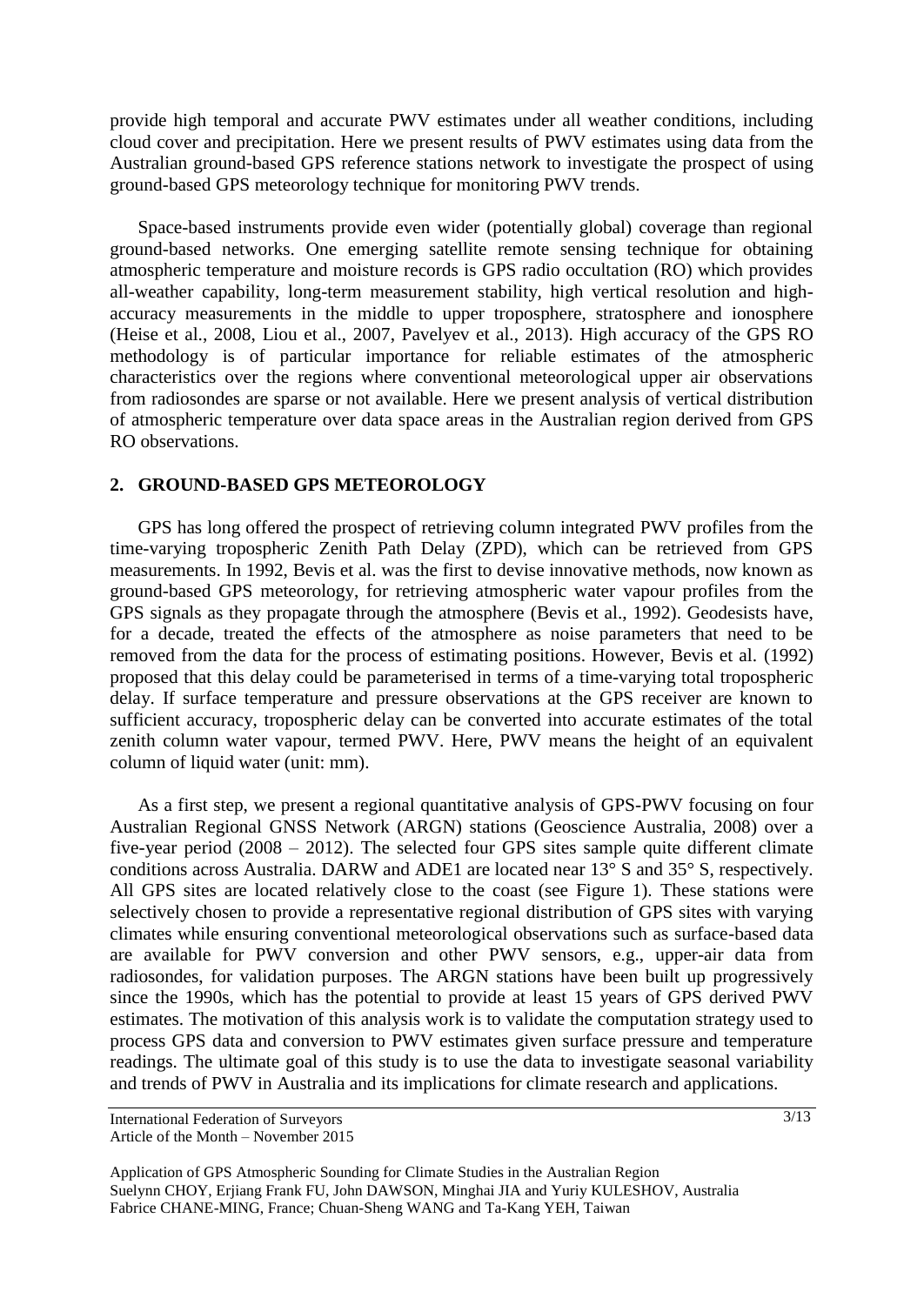

**Figure 1:** A Google Earth map showing locations of the four Australian GNSS sites. ADE1- Adelaide, DARW-Darwin, PERT-Perth, TOW2-Townsville.

To validate the accuracy of the computed ZPD estimates, the values were compared to the International GNSS Service (IGS) Final ZPD products generated by United States Naval Observatory (USNO) (IGS, 2014). Table 1 shows the statistical results for the 2011 comparison along with the number of records being compared (note that no GPS data were recorded at ADE1 GPS station in 2011 and 2012.). The statistics were computed based on the differences between our computed and the IGS estimates. A comparison was made when there was a record and epoch match that is no interpolation was made for comparison. Our ZPD estimates are quite consistent to those of IGS with an average standard deviation of 3.8 mm, indicating that both techniques provide estimates of comparable accuracy. This level of agreement aligns with previously published results (Byram and Hackman, 2012).

| 110 UI S uala wele leculueu al ADET III 2011. |                          |            |              |  |
|-----------------------------------------------|--------------------------|------------|--------------|--|
| Site ID                                       | Mean (mm)                | $STD$ (mm) | # of records |  |
| ADE1                                          | $\overline{\phantom{0}}$ |            | -            |  |
| <b>DARW</b>                                   | 3.6                      | 4.0        | 2481         |  |
| <b>PERT</b>                                   | $0.0\,$                  | 3.7        | 3259         |  |
| TOW <sub>2</sub>                              | 15                       | 3.8        | 2350         |  |

**Table 1:** Average differences (unit: mm) between the computed ZPD estimates. Note that no GPS data were recorded at ADE1 in 2011.

#### **2.1 Validation of GPS-PWV with Radiosonde Data**

To convert the derived ZPD from GPS measurement to PWV, accurate pressure and temperature readings are required. In this study, pressure and temperature recordings from the nearest synoptic stations (within 50 km of the GPS site) were obtained from the Australian Bureau of Meteorology (BOM) data archive. Gutman et al (2003) concluded that the synoptic

International Federation of Surveyors

Article of the Month – November 2015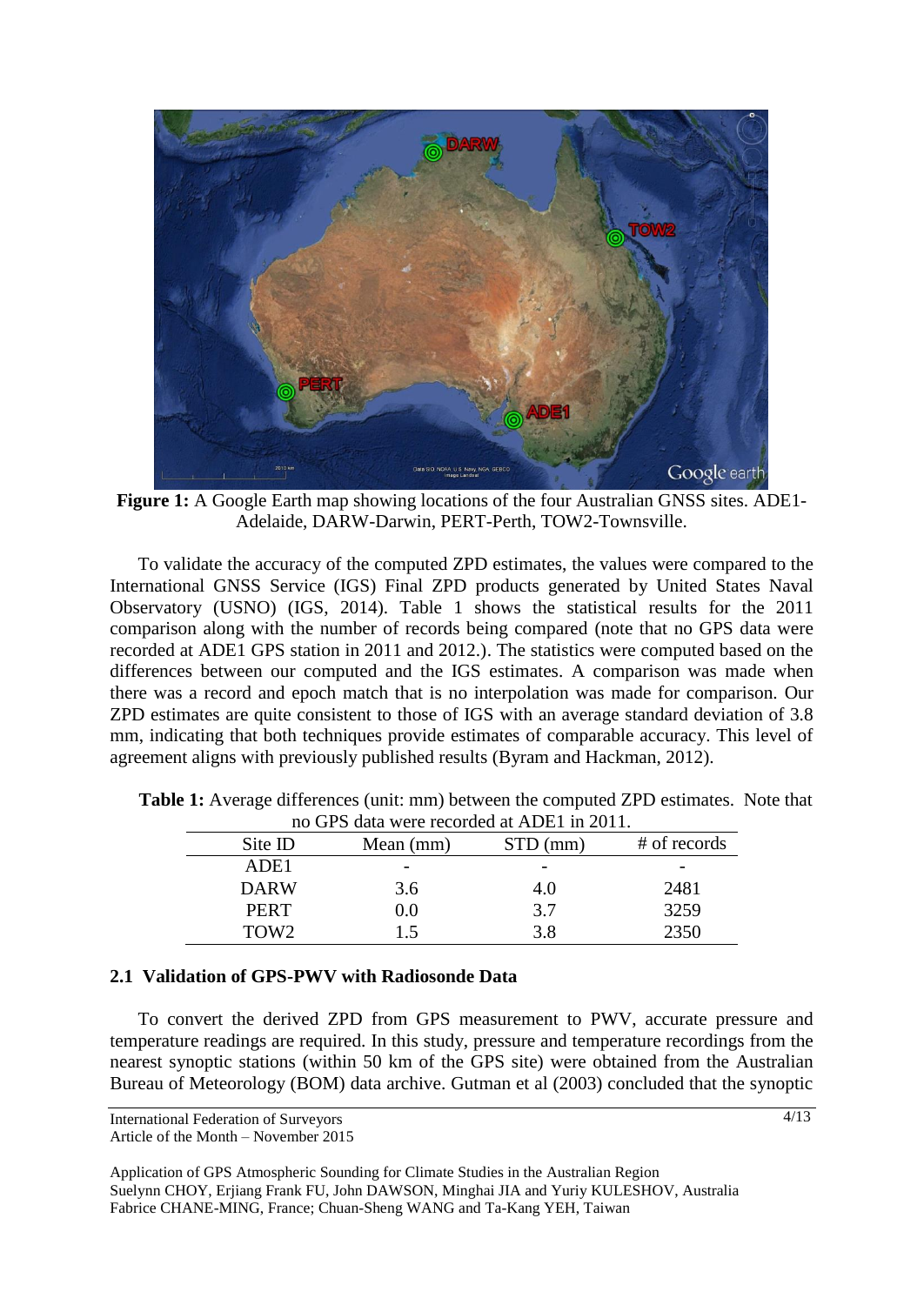stations within 50 km of a GPS station could be used to derive surface pressure at the GPS site with about 0.5 hPa bias. An error of 0.5 hPa in the pressure measurement will cause an error of 1 mm in the estimated ZWD (Coster et al., 1997), and subsequently an error in the PWV estimates of about 0.2 mm (Hagemann et al., 2003).

Radiosondes are the primary operational source of upper air observations including temperature, pressure and moisture. Radiosonde flights are usually released twice a day (e.g. 11:00 UTC and 23:00 UTC). A radiosonde flight ascends to 2 km in 7–8 minutes and reaches 5 km in about 20 minutes after the launch. Although radiosondes can provide meteorological observations with good vertical resolution, the temporal and spatial variability of the GPS-PWV is not significant. However they are a good source of independent validation data and are often used as a source of information for validating GPS-PWV datasets. The approximate lateral distances and height differences between the GPS and radiosonde sites are listed in Table 4.

| Taurosonue (NS) sites. |              |              |  |  |  |
|------------------------|--------------|--------------|--|--|--|
| RS ID                  | GPS-RS,      | GPS-RS,      |  |  |  |
|                        | Lateral (km) | Height $(m)$ |  |  |  |
| 23034                  | 27           | 25           |  |  |  |
| 14015                  | 55           | 39           |  |  |  |
| 09021                  | 17           | 25           |  |  |  |
| 32040                  | 29           | 20           |  |  |  |
|                        |              |              |  |  |  |

**Table 2:** Approximate lateral distances (km) and height differences (m) between the GPS and radiosonde (RS) sites.

Estimates of GPS derived PWV and radiosonde measurements of PWV were compared over the 5-year period. Figure 2 shows a summary of comparison for each year starting from 2008 to 2012. The mean values were computed based on the average differences between radiosonde measurements of PWV with GPS, i.e., 'radiosonde minus GPS'. The mean difference is an indication of systematic bias between the two instruments. In general, the two instruments are in good agreement with a small mean difference of less than 1 mm. TOW2 displays the largest mean bias of -1.5 mm amongst the sites and the bias is fairly consistent across the five-year period. A closer inspection of this site revealed significant changes in the mean difference depending on the time of radiosonde launch, e.g., day/night differential behaviour. At 23 UTC (11 am local time), the mean difference is -1.5 mm; while at 11 UTC (9 pm local time), the mean difference is 0.9 mm. This may be a result of the dry biases in the Vaisala instrumentation (Wang et al., 2007). The larger dry bias during daytime is primarily caused by the solar radiation heating of the humidity sensor (Vomel et al., 2007).

The standard deviation can be interpreted as the spread of the PWV differences or variations from the mean. Sites showing relatively larger standard deviations ( $> 3$  mm) of PWV differences are stations located in the northern part of Australia, such as DARW and TOW2, where atmospheric moisture is the highest. The comparison statistics seem to also suggest that the extent of the standard deviations of the PWV differences is associated with the magnitude of PWV values. As the PWV estimates increase in values, so do the standard deviations of the differences between GPS and radiosonde PWV estimates. DARW and TOW2 sites show similar characteristics. A mean difference between the GPS and radiosonde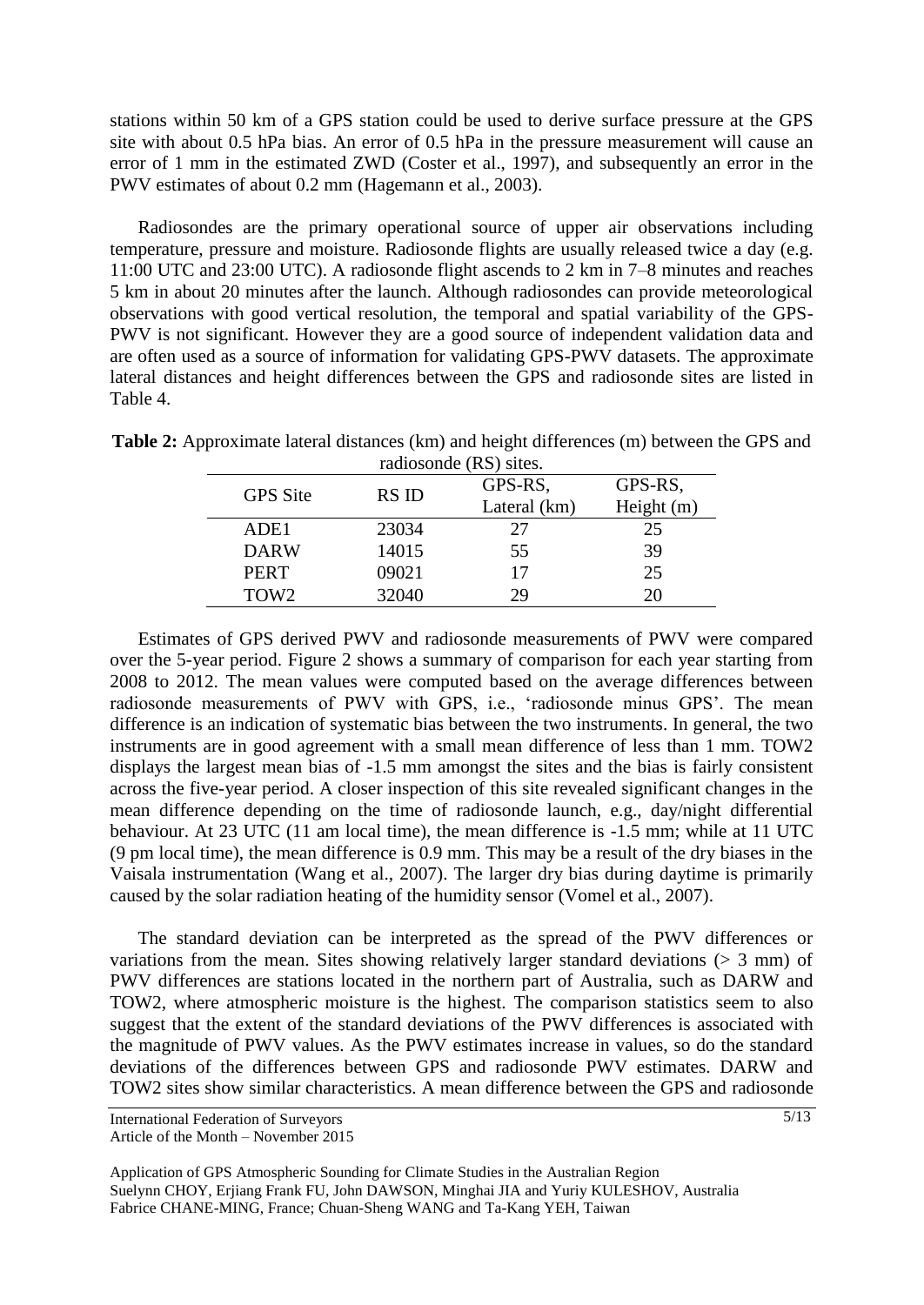PWV estimates over the 5-year period for all the sites is 0.1 mm with a standard deviation of 4.0 mm.

Figure 3 shows the 5-year absolute GPS-PWV estimates as time series. A good agreement of PWV estimates was found between GPS and radiosonde comparison with a mean difference of less than 0.1 mm and standard deviation of 3.5 mm. It can also be seen that the spatial and temporal variability of PWV concentration in the atmosphere depends on the season, topography and other local/regional climate conditions. The time series display strong annual variation in PWV at all sites, with distinctive peaks (higher values) and dips (lower values) occurring approximately in the austral summer and winter, respectively. The range of PWV in Australia is between 0 mm to 80 mm. PWV values at stations located in the northern part of Australia, e.g., DARW and TOW2, show larger variation in PWV amplitude on the basis that warm air holds more moisture and cold air is drier. The variation and magnitude of PWV is typically less at higher latitudes; while the variation along the longitude is not as significant as in the latitude. Detailed analysis of these trends will be further conducted.



**Figure 2:** Comparison between radiosonde measurements of PWV (mm) and GPS.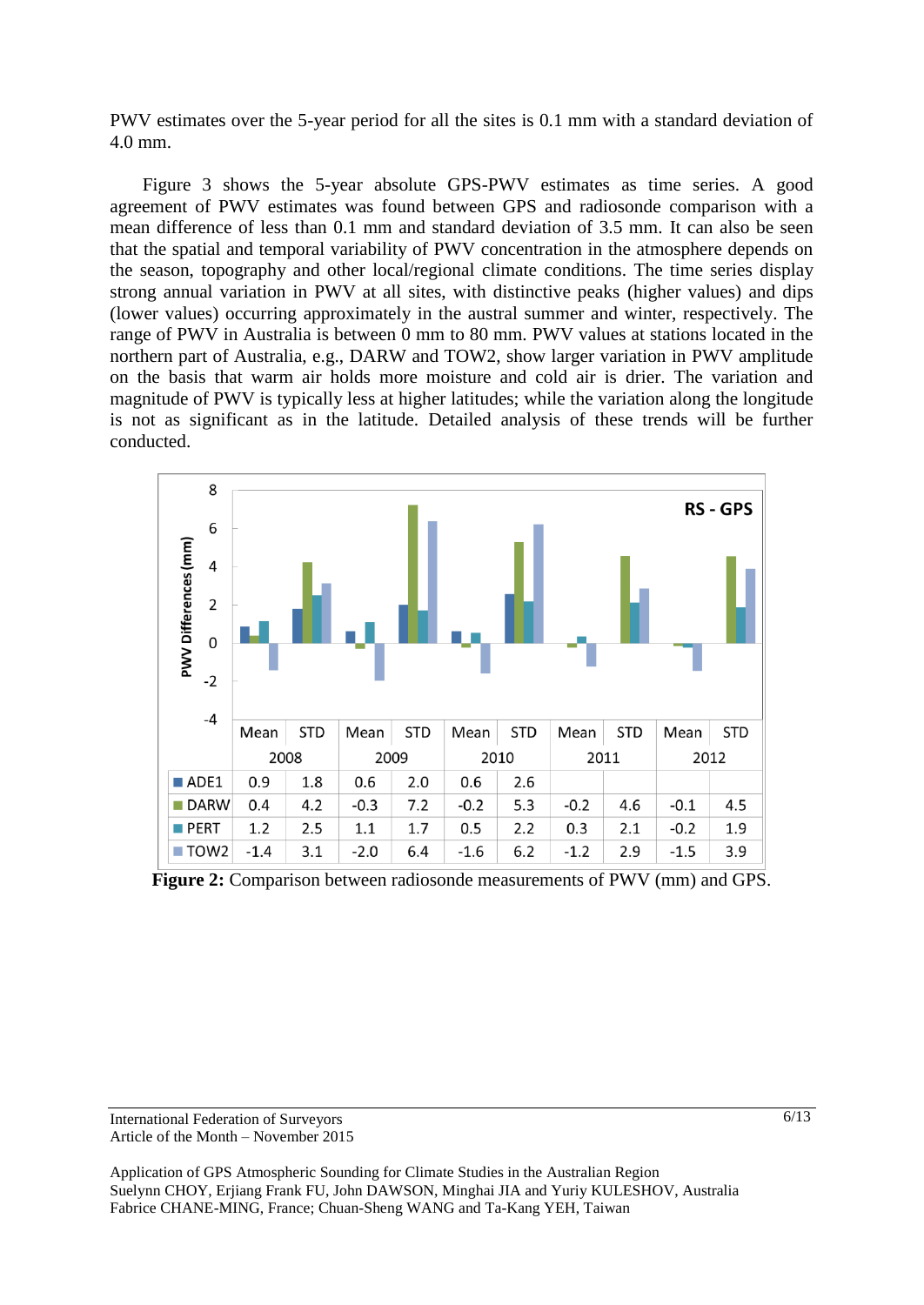

**Figure 3:** PWV estimates from 2008 – 2013 at ADE1, DARW, PERT and TOW2 GPS stations. The Y-axis denotes GPS derived PWV (mm) and the X-axis denotes the year.

International Federation of Surveyors Article of the Month – November 2015

Application of GPS Atmospheric Sounding for Climate Studies in the Australian Region Suelynn CHOY, Erjiang Frank FU, John DAWSON, Minghai JIA and Yuriy KULESHOV, Australia Fabrice CHANE-MING, France; Chuan-Sheng WANG and Ta-Kang YEH, Taiwan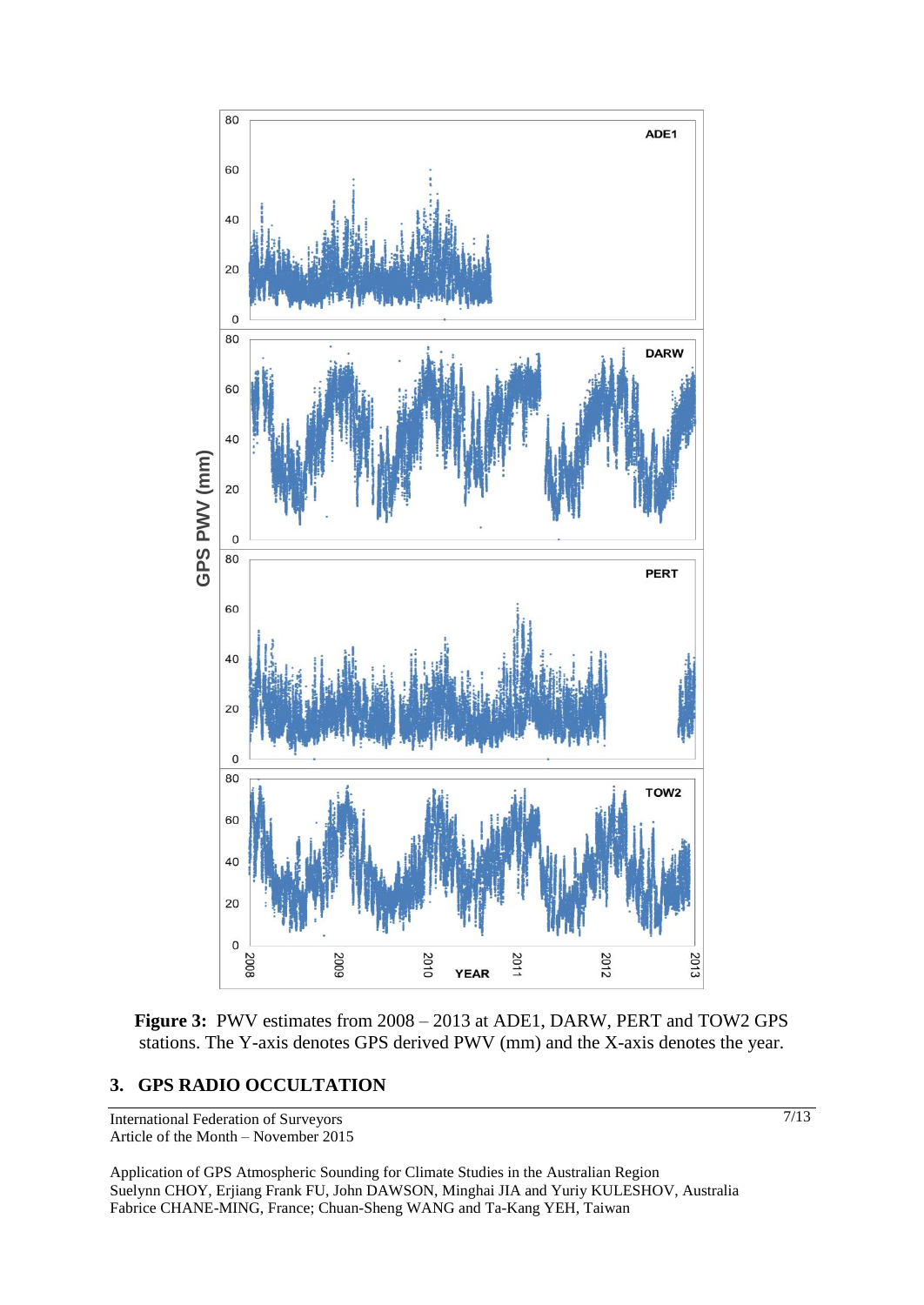The Australasian region is highly important in terms of impacts on weather and climate of the Earth yet it is not sufficiently covered by meteorological observations. The region is significant in meteorology because it is considered the most important energy source region in the entire global circulation system owing to a number of coincident factors. The most significant being geographic location and topography, both of which contribute to the development of the warmest large area of ocean on Earth, the Tropical Warm Pool. This is a region of intensive ocean/atmosphere interaction with widespread convection and environment favourable for Tropical Cyclone (TC) development. El Niño–Southern Oscillation (ENSO), a coupled ocean-atmosphere phenomenon in the central Pacific, is another significant climate driver of the planet, which causes extreme weather (such as floods and droughts) in many regions of the world. Consequently, accurate knowledge about state of the atmosphere over the Pacific Oceans are vital for understanding the ENSO and their impacts on climate of the Australasian and other regions of the planet.

To analyse the state of the atmosphere in this region, we used GPS RO data from FORMOSAT-3/COSMIC (F3C) mission. F3C is the first GPS RO mission that employs a satellite constellation for RO observations and the constellation consists of six Low Earth Orbit satellites (Liou et al., 2007, Pavelyev et al., 2007). F3C was launched in 2006 and the constellation is currently operational providing a large number of daily observations. GPS RO data from F3C constellation were obtained from COSMIC web site http://www.cosmic.ucar.edu/. We analysed GPS RO temperature and moisture profiles obtained by F3C constellation over the continent of Australia and nearby oceans.

The left plot in Figure 4 shows the location of the Australian region radiosonde sites, and the right plot shows a daily sample of GPS RO events. On average, the Australian region obtains around 300 RO events daily which is more than a number of atmospheric profiles that the radiosonde stations could provide. Verification of GPS RO atmospheric profiles using RS data has been conducted in a number of studies for various regions (Fu et al., 2007, Kuo et al., 2005).

#### International Federation of Surveyors Article of the Month – November 2015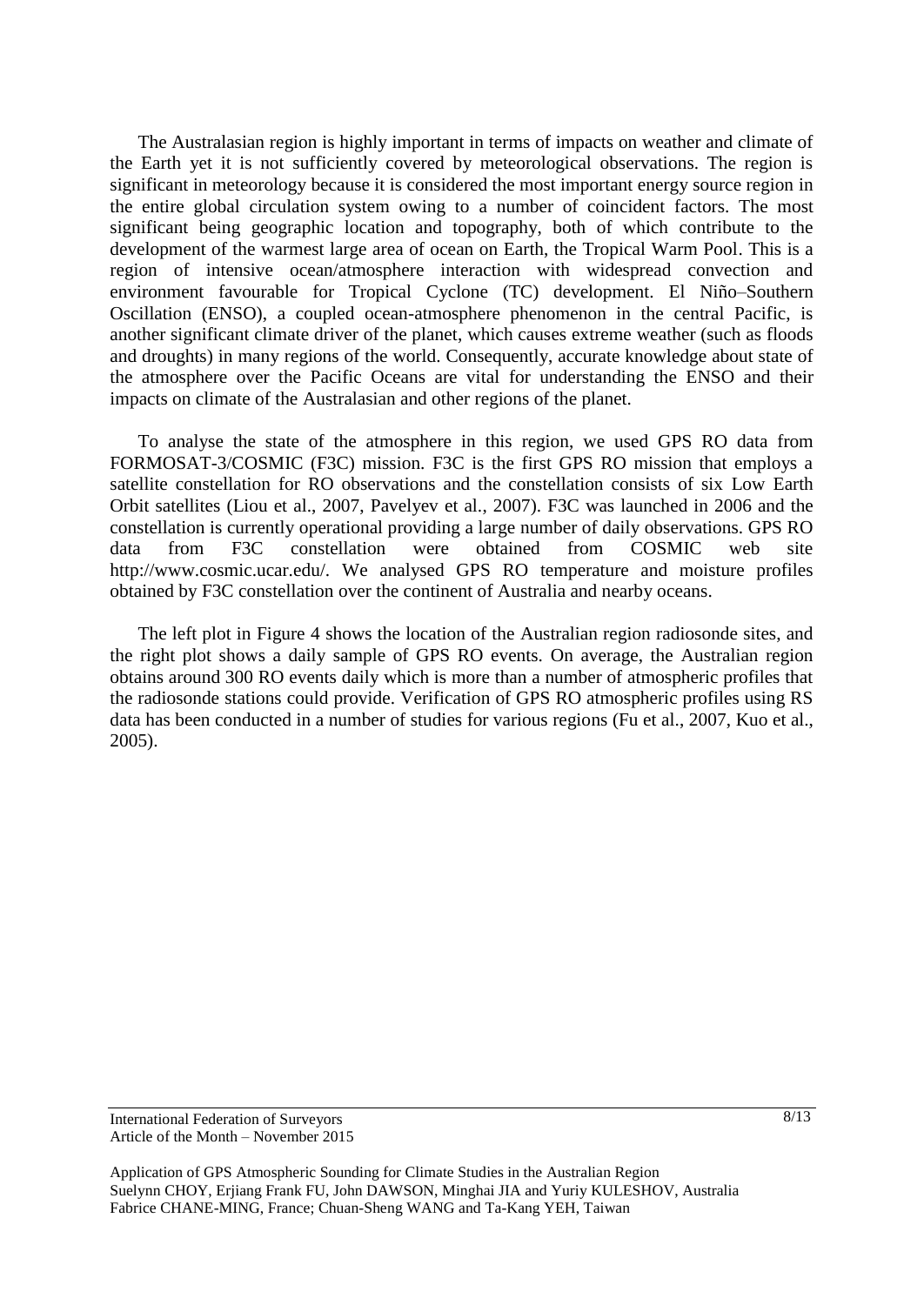

**Figure 4:** Locations of the Australian upper air radiosonde stations and a daily sample of GPS RO events over the Australian region.

We compared F3C RO temperature profiles obtained over the Australian continent and Pacific Ocean with RS data. Data from three selected stations were identified, i.e., Darwin, Townsville and Nouméa. Five years of RS data (2006-2010) have been compared with GPS RO events selected to satisfy criteria of (i) spatial collocation to be within 300 km radius from geographic position of the meteorological site, and (ii) temporal collocation to be less than 3 hours before or after the time of RS launch. The number of compared profiles was similar for RS and GPS RO events at almost all sites and was approximately evenly distributed between TC seasons (November to April) and non-TC seasons (May to October).

Tropical air over the Australian region is generally warm and moist. However, there is a distinct seasonality. We stratified the observations between TC seasons (November to April) and non-TC seasons (May to October). In the Southern Hemisphere, November to April is a wet season and May to October is a dry season; this is translated into significant difference in distribution of atmospheric moisture and temperature. The number of profiles was approximately evenly distributed between TC and non-TC seasons. Good agreement between GPS RO and RS temperature profiles has been found at all stations, especially in the lower stratosphere and the upper troposphere (Figure 5). Detailed comparison between GPS RO and RS data demonstrated that temperature differences are  $\langle 2^{\circ}$ C in a range of altitudes between 10 and 15 km.

International Federation of Surveyors Article of the Month – November 2015

Application of GPS Atmospheric Sounding for Climate Studies in the Australian Region Suelynn CHOY, Erjiang Frank FU, John DAWSON, Minghai JIA and Yuriy KULESHOV, Australia Fabrice CHANE-MING, France; Chuan-Sheng WANG and Ta-Kang YEH, Taiwan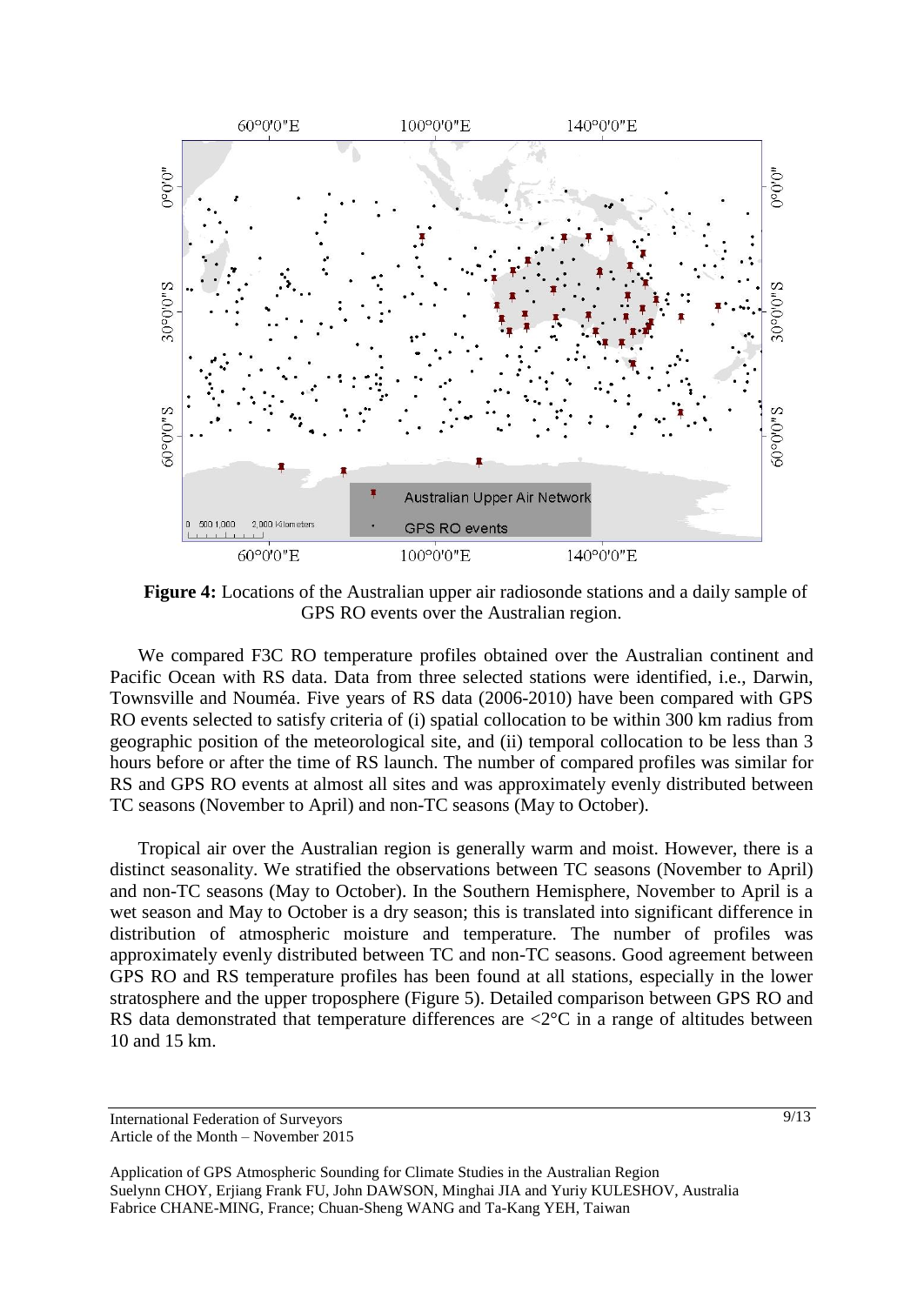

**Figure 5:** Comparison between RS and GPS RO profiles during the Southern Hemisphere TC season (November to April, left) and non-TC season (May to October, right). The Y-axis denotes pressure in hectopascal (hPa) and the X-axis denotes temperature in degrees Celsius (C).

The success of GPS has encouraged further development of GNSS systems. GLONASS (Russian Federation) is another currently operational satellite positioning system. The system has 24 satellites in orbit. Countries of the European Union proposed their own GNSS system (Galileo) and it has been designed as a service-oriented positioning system. Six operational satellites are currently in orbit and full completion of the 30-satellite Galileo system is expected by 2020. The QZSS system is a Japanese regional augmentation system and will have three additional satellites by 2018. The first QZS-1 was launched in 2010. The QZSS satellites will fly over Japan, Eastern Asian and the Australian regions and will provide better opportunities of utilising GNSS RO for these regions. China has launched 16 BeiDou satellites (as of August 2014) to establish its own GNSS system. The Chinese system will have 35 satellites in total in different earth orbits to provide a global coverage. It has great potential and will be considered for our future research on application to climate studies in the Australian region.

We analysed the number and distributions of the RO events in the Australian region from F3C and its successor, FORMOSAT-7/COSMIC-2 constellations with multiple GNSS systems (i.e. GPS, GLONASS, Galileo and QZSS). Over 3,000 daily atmospheric profiles in the Australian region can be expected from the FORMOSAT-7/COSMIC-2 constellation after launch of six satellites in low-inclination orbits planned for 2015 and another six satellites into high inclination orbits in 2018. The largest increase in a number of RO events is expected between the equator and 30 degrees latitude (North and South), which will significantly contribute to enhancement of TC research and observations.

#### **4. CONCLUSION**

Application of GPS Atmospheric Sounding for Climate Studies in the Australian Region Suelynn CHOY, Erjiang Frank FU, John DAWSON, Minghai JIA and Yuriy KULESHOV, Australia Fabrice CHANE-MING, France; Chuan-Sheng WANG and Ta-Kang YEH, Taiwan

International Federation of Surveyors Article of the Month – November 2015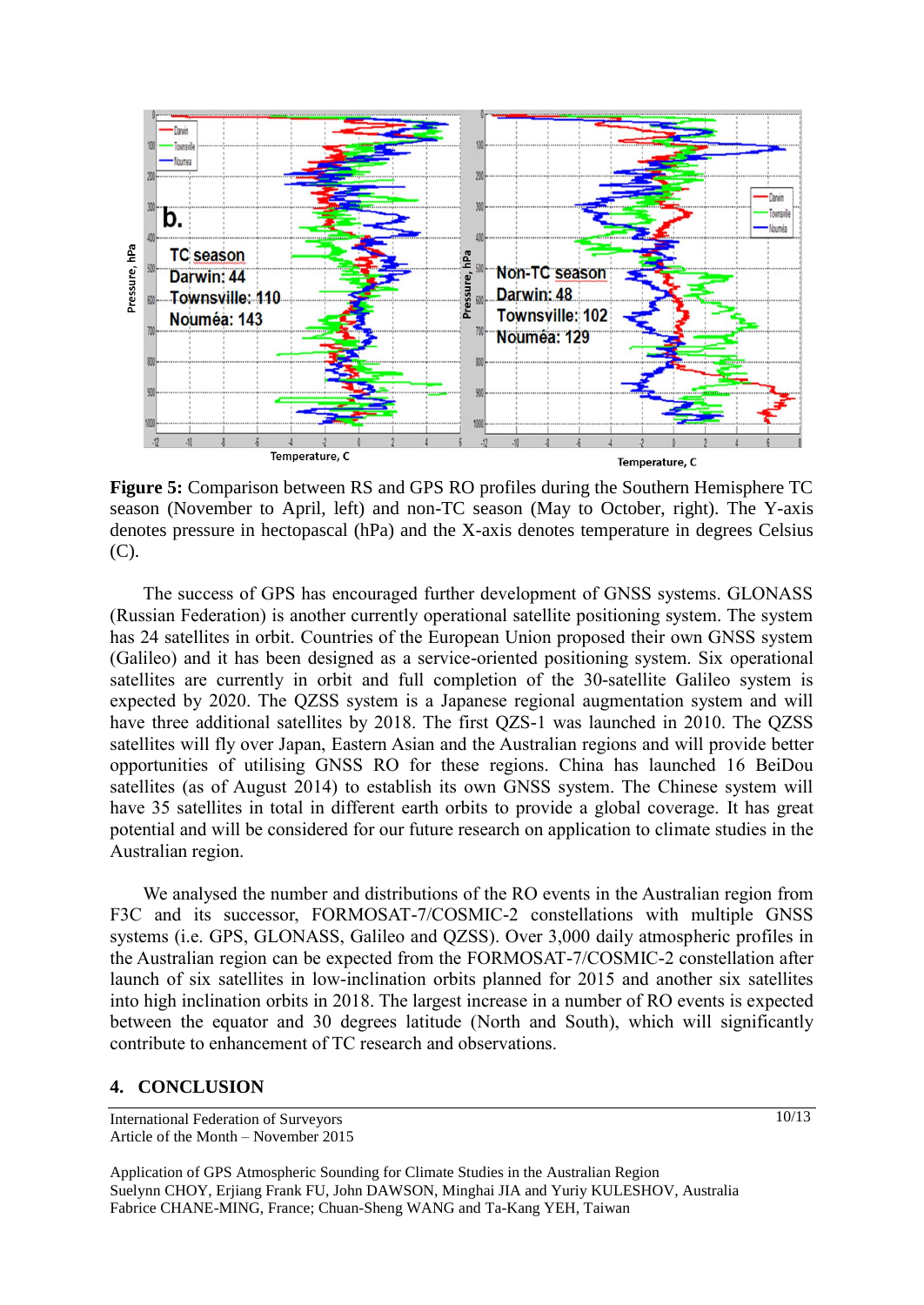In this paper on recent progress in advancing climate studies in the Australian region we demonstrated that GPS satellites and ground-based measurements are valuable data source of meteorological parameters. We presented examples of analysis of distribution of atmospheric temperature over the continent of Australia and the Pacific Ocean from GPS RO observations and noted high accuracy of remote sensing data verified using conventional RS measurements. We also evaluated potential of the Australian regional network of GPS stations to estimate atmospheric water vapour content. The study demonstrated that GPS-derived PWV values are of high accuracy and could be used for long-term regional reanalysis of the Australian climate. In the future, with further expansion of GNSS system, it is expected that GPS satellite- and ground-based measurements even further advance studies on climate analysis and monitoring

Ground-based GPS meteorology and space-based RO techniques have been recognised as an emerging technique for Earth's atmospheric observation. Atmospheric temperature profiles derived from GNSS RO observations provide valuable information about state of the atmosphere over the oceans where upper air data from conventional meteorological observations are particularly scarce. With the recent GPS modernisation and new global and regional GNSS systems in the near future, next generation RO missions will have opportunity and capability to utilise signals from more than a hundred of GNSS satellites. Thus, the resolution, quantity and quality of the GNSS RO observations will be improved significantly and the data will have significant impact on improving accuracy of weather forecasting and climate studies. Similarly, analysis of long-term data from GPS ground-based stations (e.g. the Australian regional GNSS network) will provide accurate estimates of variability and trends in atmospheric moisture, which in turn will improve our understanding of the regional climate processes.

#### **ACKNOWLEDGEMENT**

This work was partially supported by the RMIT Foundation and the Malcolm Moore Industry Research Grant. The authors would also like to thank the two anonymous reviewers for their helpful suggestions to improve the manuscript.

#### **REFERENCES**

- BENNITT, G. V. & JUPP, A. 2012. Operational Assimilation of GPS Zenith Total Delay Observations into the Met Office Numerical Weather Prediction Models. Monthly Weather Review, 140, 2706-2719.
- BEVIS, M., BUSINGER, S., HERRING, T. A., ROCKEN, C., ANTHES, R. A. & WARE, R. H. 1992. GPS Meteorology: Remote Sensing of Atmospheric Water Vapor Using the Global Positioning System. Journal of Geophysical Research, 99, 787-801.
- BONIFACE, K., DUCROCQ, V., JAUBERT, G., YAN, X., BROUSSEAU, P., MASSON, F., CHAMPOLLION, C., CHERY, J. & DOERFLINGER, E. 2009. Impact of highresolution data assimilation of GPS zenith delay on Mediterranean heavy rainfall

International Federation of Surveyors Article of the Month – November 2015

Application of GPS Atmospheric Sounding for Climate Studies in the Australian Region Suelynn CHOY, Erjiang Frank FU, John DAWSON, Minghai JIA and Yuriy KULESHOV, Australia Fabrice CHANE-MING, France; Chuan-Sheng WANG and Ta-Kang YEH, Taiwan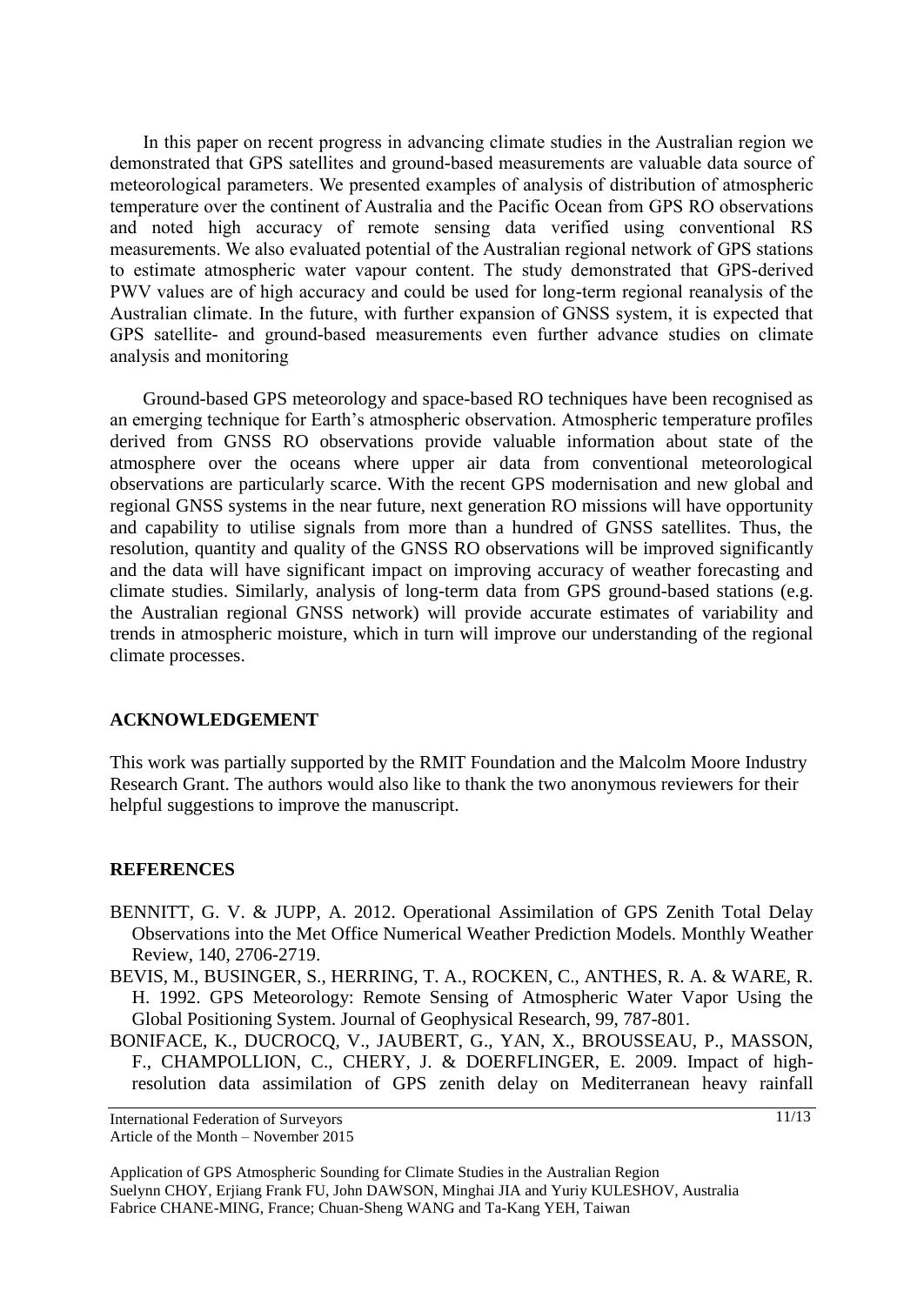forecasting. Annales Geophysicae, 27, 2739-2753.

- BYRAM, S. M. & HACKMAN, C. Troposphere Product by the USNO. IGS Workshop, 23- 27 July 2012 Olsztyn, Poland.
- COSTER, A. J., NIELL, A. E., SOLHEIM, F. S., MENDES, V. B., TOOR, P. C. & LANGLEY, R. B. The Effect of Gradients in the GPS Estimation of Tropospheric Water Vapor. The ION 53rd Annual Meeting, 30 June - 1 July 1997 Albuquerque, New Mexico.
- FU, E., ZHANG, K., WU, X., MARION, K. & REA, A. 2007. An evaluation of GNSS radio occultation technology for Australian meteorology. *Journal of Global Positioning System,* 6**,** 74-79.
- GEOSCIENCE AUSTRALIA. 2008. *Australian Regional GPS Network* [Online]. Available: <http://www.ga.gov.au/geodesy/argn/> [Accessed January 2008].
- GUTMAN, S. I., SAHM, S. R., STEWART, J., BENJAMIN, S., SMITH, T. & SCHWARTZ, B. A new composite observing system strategy for ground-based GPS meteorology. the 12th Symposium on Meteorological Observations and Instrumentation, AMS, 2003 Long Beach, CA.
- HAGEMANN, S., BENGTSSON, L. & GENDT, G. 2003. On the Determination of Atmospheric Water Vapor from GPS Measurements. *Journal of Geophysical Research,* 108**,** 4678.
- HEISE, S., WICKERT, J., BEYERLE, G., SCHMIDT, T., SMIT, H., CAMMAS, J.-P. & ROTHACHER, M. 2008. Comparision of Water Vapor and Temperature Results from GPS Radio Occultation Aboard CHAMP with MOZAIC Aircraft Measurements. *IEEE Transactions of Geoscience and Remote Sensing,* 46**,** 3406 – 3411.
- IGS. 2014. *International GNSS Service* [Online]. Available: <http://igscb.jpl.nasa.gov/> [Accessed January 2014].
- KUO, Y. H., SCHREINER, W. S., WANG, J., ROSSITER, D. L. & ZHANG, Y. 2005. Comparison of GPS radio occultation soundings with radiosondes. *Geophysical Research Letters,* 32.
- LIOU, Y. A., PAVELYEV, A. G., LIU, S. F., PAVELYEV, A. A., YEN, N., FLUANG, C. Y. & FONG, C. J. 2007. FORMOS AT-3/COSMIC GPS radio occultation mission: Preliminary results. *Ieee Transactions on Geoscience and Remote Sensing,* 45**,** 3813-3826.
- MEANS, J. D. & CAYAN, D. 2013. Precipitable Water from GPS Zenith Delays Using North American Regional Reanalysis Meteorology. Journal of Atmospheric and Oceanic Technology, 30, 485-495.
- PAVELYEV, A. G., LIOU, Y. A., WICKERT, J., SCHMIDT, T., PAVELYEV, A. A. & LIU, S. F. 2007. Effects of the ionosphere and solar activity on radio occultation signals: Application to CHAllenging Minisatellite Payload satellite observations. *Journal of Geophysical Research-Space Physics,* 112.
- PAVELYEV, A. G., ZHANG, K. F., LIOU, Y. A., PAVELYEV, A. A., WANG, C. S., WICKERT, J., SCHMIDT, T. & KULESHOV, Y. 2013. Principle of Locality and Analysis of Radio Occultation Data. *Ieee Transactions on Geoscience and Remote Sensing,* 51**,** 3240-3249.
- VOMEL, H., SELKIRK, H., MILOSHEVICH, L., VALVERDE-CANOSSA, J., VALDES, J., KYRO, E., KIVI, R., STOLZ, W., PENG, G. & DIAZ, J. A. 2007. Radiation dry bias of the vaisala RS92 humidity sensor. *Journal of Atmospheric and Oceanic Technology,* 24**,** 953-963.

WANG, J. H., ZHANG, L. Y., DAI, A., VAN HOVE, T. & VAN BAELEN, J. 2007. A near-

International Federation of Surveyors

Article of the Month – November 2015

Application of GPS Atmospheric Sounding for Climate Studies in the Australian Region Suelynn CHOY, Erjiang Frank FU, John DAWSON, Minghai JIA and Yuriy KULESHOV, Australia Fabrice CHANE-MING, France; Chuan-Sheng WANG and Ta-Kang YEH, Taiwan